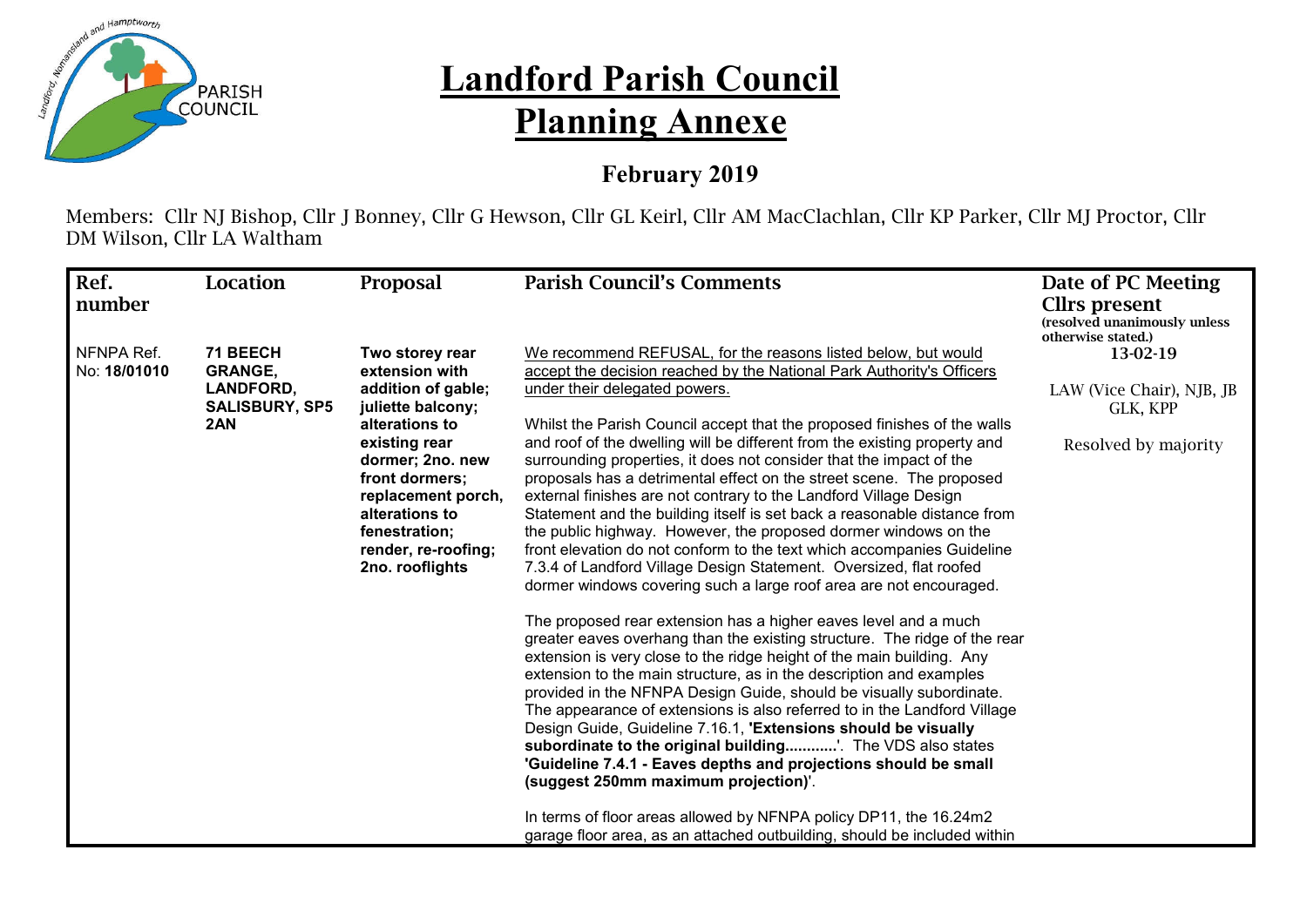|                            |                                                                                                   |                                                                                                                                                      | the proposed floor area calculation (as stated in the DP11 definition of<br>proposed and existing floor areas). When this is included, the proposed<br>floor areas exceed the 30% limit.                                                                                                                                                                                                                                                                                                                                                                                |                                                        |
|----------------------------|---------------------------------------------------------------------------------------------------|------------------------------------------------------------------------------------------------------------------------------------------------------|-------------------------------------------------------------------------------------------------------------------------------------------------------------------------------------------------------------------------------------------------------------------------------------------------------------------------------------------------------------------------------------------------------------------------------------------------------------------------------------------------------------------------------------------------------------------------|--------------------------------------------------------|
| NFNPA Ref.<br>No: 19/00006 | <b>WOODPECKERS,</b><br>YORK DROVE,<br><b>NOMANSLAND,</b><br><b>SALISBURY, SP5</b><br>2BT          | <b>Retention and</b><br>completion of<br>single storey rear<br>extension                                                                             | We recommend PERMISSION, for the reasons listed below, but would<br>accept the decision reached by the National Park Authority's Officers<br>under their delegated powers.<br>Despite the difference in external materials between the existing and<br>proposed, the size and location of the extension has little or no adverse<br>effect on the street scene or neighbouring properties.<br>However, to avoid an unsuitable colour being applied the rendered walls,                                                                                                  | 13-02-19<br>LAW (Vice Chair), NJB, JB<br>GLK, AMM, KPP |
| NFNPA Ref.<br>No: 18/01010 | <b>ASHBURTON</b><br>HOUSE,<br><b>LANDFORD</b><br>WOOD,<br><b>SALISBURY, SP5</b><br>2ES            | Single storey front<br>extension; new<br>side window to<br>dwelling                                                                                  | the finished colour should be agreed with the applicants.<br>We are happy to accept the decision reached by the National Park<br>Authority's Officers under their delegated powers.<br>If approved, it is suggested that planning conditions require:-<br>external materials to match existing dwelling<br>all permitted development rights be removed to prevent further<br>extensions beyond the 30% limit<br>that the proposed extension is not to be used as separate,<br>independent accommodation other than by immediate family<br>members                       | 13-02-19<br>LAW (Vice Chair), NJB, JB<br>GLK, AMM, KPP |
| NFNPA Ref.<br>No: 19/00046 | <b>CRAGSIDE,</b><br><b>LYNDHURST</b><br>ROAD,<br><b>LANDFORD,</b><br><b>SALISBURY, SP5</b><br>2AS | Replacement<br>dwelling; detached<br>garage; 1.8 metre<br>high fencing;<br>temporary siting of<br>mobile home:<br>demolition of<br>existing dwelling | We are happy to accept the decision reached by the National Park<br>Authority's Officers under their delegated powers.<br>If the application is approved, the issues of concern to the Parish<br>Council are:<br>1.8m high timber fence should not be erected on the highway<br>boundary and a front boundary hedge should be retained.<br>Confirmation is needed from the applicant and highway authority<br>that the whole driveway width and layout will be suitable for<br>emergency vehicles, particularly fire appliances, to access the<br>Mobile Cragside site. | 13-02-19<br>LAW (Vice Chair), NJB, JB<br>GLK, AMM, KPP |